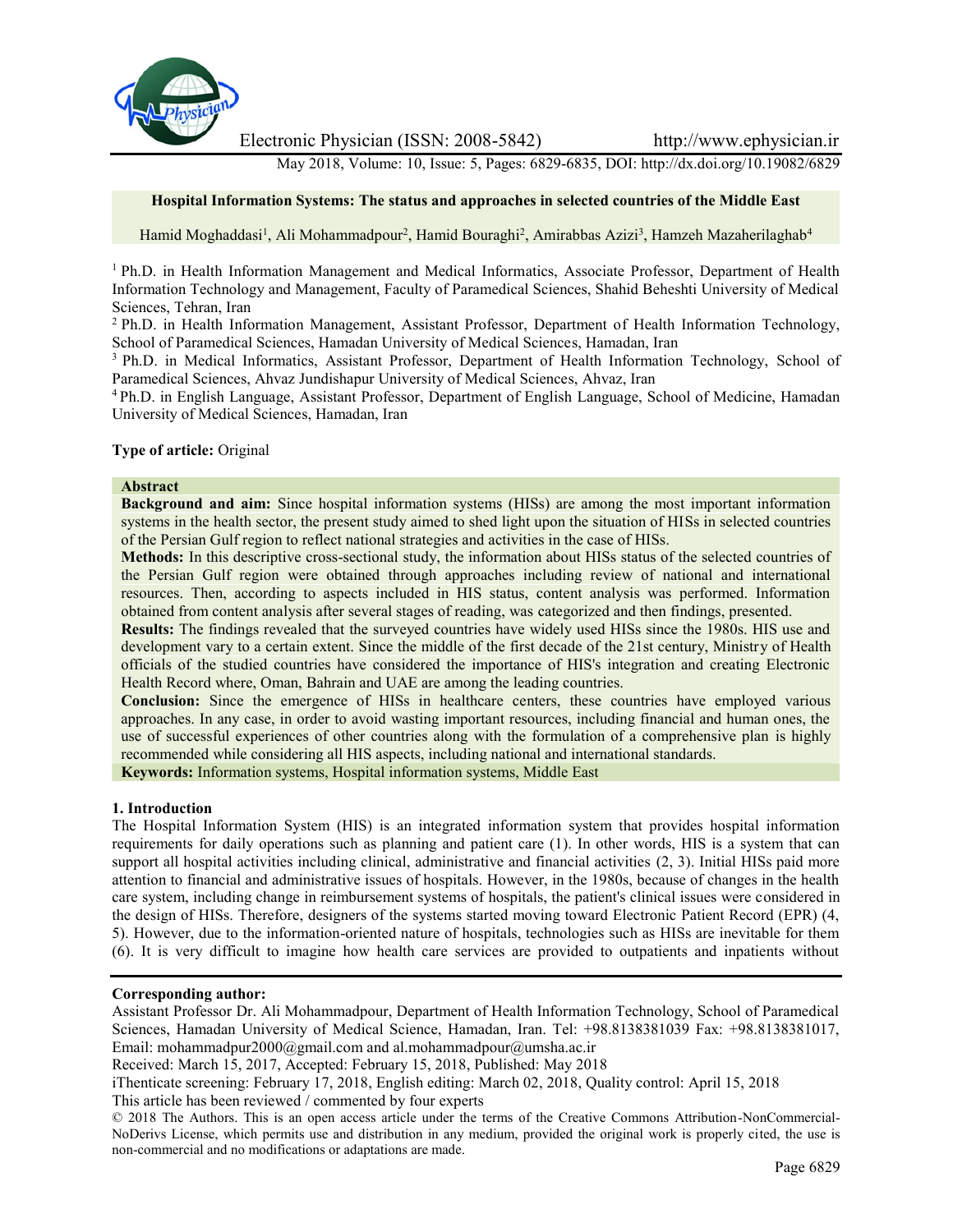computerized information systems. Even a temporary inactivity of information network in a hospital can cause bustle and disarray that will result in a significant impact in hospital management. Furthermore, HIS plays an undeniable role in the hospital budget. Typically, around 2-5% of hospital operational budget is dedicated to HIS (7, 8). Studies also show that hospital staff spend most of their time exchanging information and notifying administrative follow-ups, but only 42 percent of their time is spent on clinical activities (9). Since HIS affects all hospital sections and departments, the satisfactory results arising from the implementation of HIS can occur in the case of comprehensive planning and efficient designing (7). Therefore, developed countries have paid serious attention to HISs. For example, in 2004, Health Information Technology (HIT) was placed at the heart of the Federal Government Program in America; consequently, the Office of National Coordinator for Health Information Technology (ONC) was formed at the Ministry of Health to coordinate the use and implementation of information technology in hospitals and physicians' offices (10, 11). In developing countries of the Persian Gulf region, the rapid growth of ICT (Information and Communication Technology), especially in health and hospital information systems, has resulted in transformation in the healthcare delivery system (12). But the plans related to HISs in some countries of this region, especially in Iran are believed to encounter significant problems due to the organizational complexity, including uncoordinated organizational structures with separate and non-integrated HISs (13, 14). However, as we know, hospital information systems (HISs) are among the most important information systems in the health care sector; on the other hand, there is not sufficient information about the status of HISs in the Persian Gulf region. Therefore, to reflect the strategies and activities done in this case, this study intended to shed light upon the status and approaches of HISs in some countries of the Persian Gulf region.

## **2. Material and Methods**

In this descriptive cross–sectional study, the status of hospital information systems (HISs) of the selected countries in the Middle East (Iran and Arab countries around the Persian Gulf region) was surveyed. Among these countries, Bahrain, Oman, UAE (United Arab Emirates), Saudi Arabia, Iran, Kuwait and Qatar were selected, while States of Kuwait and Qatar were removed from research population due to low information or even lack of access to HISs. Finally, HIS of the States of Bahrain, Oman, UAE, Saudi Arabia and Iran formed the research population. The first HIS usage, how to use HIS (the use of internal and external products, a variety of products or a single product), the evolution and integrity of HISs and Electronic Health Record (EHR) creation are regarded as the important aspects of HISs status in the selected countries. Information about HISs of the countries was obtained through approaches including national and international resources, and through contacting the officials responsible for HISs in these countries. We searched the websites of the Ministry of Health of each country as well as global websites, including the website of the United Nations (UN), World Health Organization (WHO) and also databases such as ISI, PubMed, Google scholar, and Web search engine of Google. We also sent request-for-information e-mails to HISs officials the surveyed countries but unfortunately, we did not receive any responses, so we relied on other resources mentioned above. According to aspects included in HIS status, a check list was developed and then content analysis was performed. Information obtained from content analysis after several stages of reading, was categorized and then findings presented. The report of the study was prepared based on the journal format and other guidelines provided in this reference (15).

#### **3. Results**

In this section, there is an attempt to have a glimpse into the situation of hospital information systems, in the case of each country.

#### *3.1. Bahrain*

The process of mechanization for hospitals in Bahrain was started in the 1980s, when various approaches about HIS were adopted. The results of these approaches led to the formation of a committee in 1989 to implement the Health Information System Project, and the hospital information system as the core of this project. The committee selected the software package HOMER from the McDonnell Information System (MDIS) Company. After a contract in 1990, the first phase of the system, which included a module of PAS (Patient Administration System), was installed in the country's hospitals in 1992. Launched in 1993, the second phase contained other modules including radiology, pathology, pharmacy, physician orders and communications, and continued its activities up to 2000. In this year, the Ministry of Health (MOH) defined the MHIS (MOH Information Systems) project as the outcome of changes in the health care environment and lack of HISs communications. This project had 5 main programs including significant numbers of modules in each. The health information center located in the MOH, with the help of a foreign company (Arthur Anderson), was in charge of implementing this project. During this project, the total health information system required reengineering so that such project could cover all health, clinical, administrative, and educational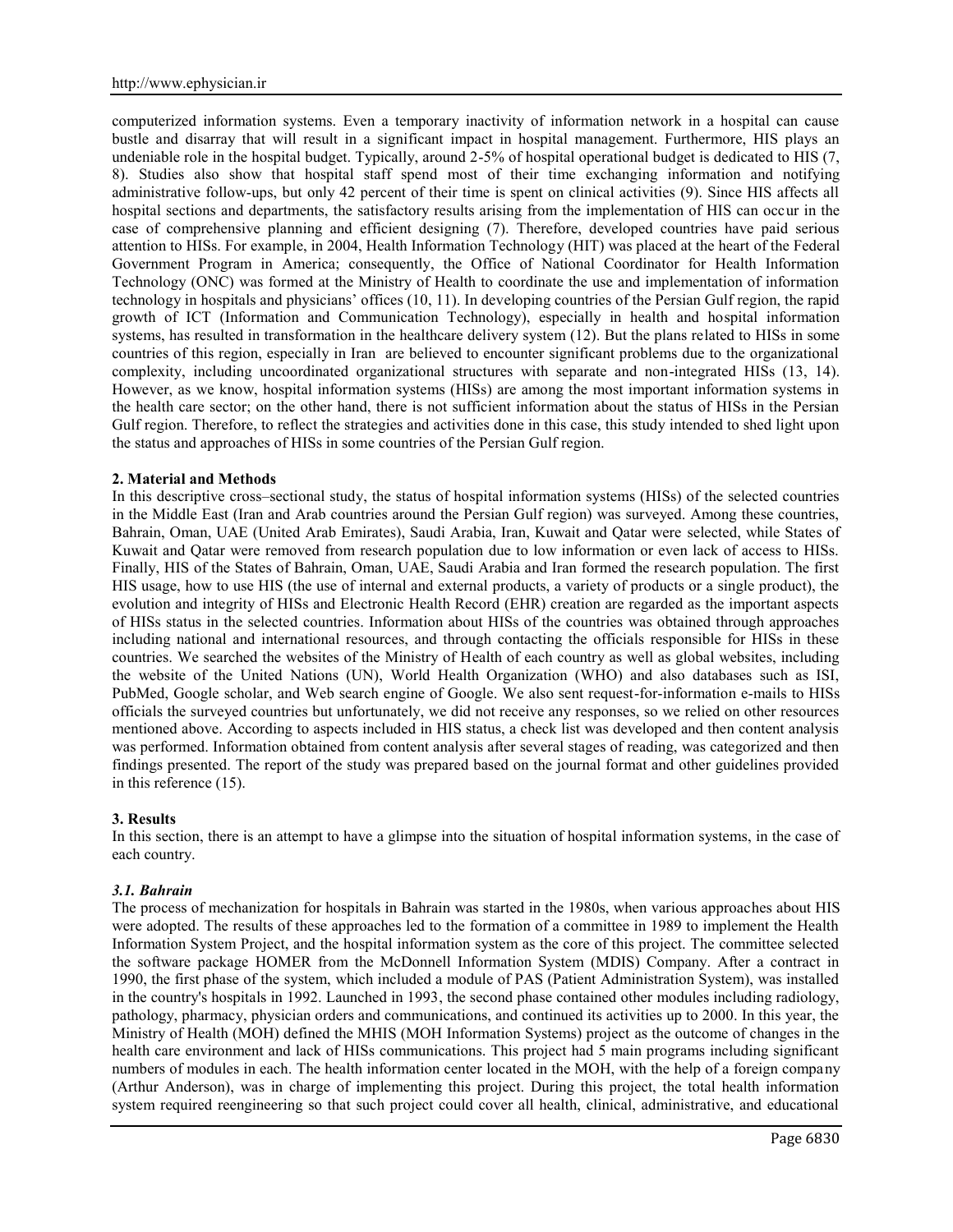and research activities in MOH hospitals and health centers. The tasks of HIS in the project is included in the core program, which covers some items such as: patient management, the patient's electronic records, ICD (International and statistical classification of diseases and related health problems), the patient appointment system, physicians' orders entry, communications, reporting systems, primary care, acute care, emergency, and accidents. The time span for the implementation of the project was 2000-2010; the project was done through outsourcing which follows the BOOT process (Build, Own, Operate and Transfer). Taking Bahrain's MOH website into account, this project was finalized by the end of 2010 (16-18).

# *3.2. Oman*

To support health care activities, the first use of IT (Information Technology) in the state of Oman, refers to Royal Hospital in 1986. Along with the importance of IT in healthcare centers, the IT department was formed in the MOH in 1990. After the formation of the IT unit, a team consisting of clinicians, executive officers and IT personnel was formed to decide about the use of IT in healthcare centers. Software development by the IT specialists of the Ministry of Health aiming to support the healthcare services, was one of the most crucial decisions of the team. Therefore, in 1997, at Wadi Al Jawahir Health Center, the first in-house developed software was implemented. Also, in 1998, the first in-house developed HIS (Al- Shifa system) was implemented in Nizwa hospital. Since 1998, the process of mechanization of new centers was considered as one of the paramount strategies of the MOH. Therefore, by 1998, all healthcare centers, including hospitals in the country onwards, were all mechanized. The centers established before 1998 were scheduled for HIS mechanization as well. Due to the emphasis of the World Health Organization on health information systems planning, the strategy of the country has been changed to e-health since 2004. In this strategy (e-health), Al- Shifa hospital information system was on the basis of all the programs of the Ministry of Health. Hence, this system was implemented in all hospitals and health centers, except Sultan Qaboos hospital. In the second phase, all current HIS systems were to become inter-connected by the end of 2007 with a middleware called e-referral engine. In phase III (final), the national repository of electronic health records was created by the end of 2010 (19, 20).

# *3.3. United Arab Emirates (UAE)*

IT usage in the healthcare centers of the Emirates dates back to the 1990s. Also, the IT center at the MOH was established to facilitate the creation of mechanized information systems in healthcare centers, in 1993. Up to year 2008, both single and different HISs were implemented in the country's hospitals. In 2008, with respect to the importance of EHRs, the MOH was moved to reform the current systems. Consequently, the Wareed project (new health information system) was defined. On the basis of this project, the HIS package was prepared by Cerner Corporation with the help of a consortium of companies including hybrid health solution, business machines, Injazat data systems, Mubadala owned, that will be implemented by I-capital Corporation in all public hospitals, health centers and clinics during 2009-2011. On the basis of the contract, after the finalization of the project, for up to 5 years it will be managed by the company (I-capital) and, after 5 years of operations, will be entrusted to the MOH. With the implementation of the project, EHRs are set up for each UAE citizen, and any existing files on the previous system will also enter the new system. By the beginning of the year 2012, the project had been implemented in half of the hospitals, health centers and clinics (21-23).

# *3.4. Saudi Arabia*

The introduction of information technology to healthcare centers and hospitals of Saudi Arabia, dates back to the 1970s. At the beginning of the 1970s, King Faisal Specialized Hospital was the first hospital where an HIS was implemented. In 1988, through adopting a national plan to develop ICT in the health sector, ICT infrastructure in the health sector was supported. The ICT Department in the MOH was also responsible for HIT. Afterwards, in 2000, the Government of Saudi Arabia formed a health reform and improvement committee to evaluate the healthcare system. The committee revealed that one of the weak points in the current healthcare system is having no-proper software and application dealing with the field of Health Informatics. In 2002, this committee formed a special group on health IT strategic plan compilation, whose main objective was the creation of a national EHR. By compiling the program, master's degree in health informatics and Health Informatics Association were formed. Up to 2005, some of the country's hospitals have lacked mechanized information systems, and most hospitals have also used different information systems. Therefore, until 2005, hospitals and healthcare centers had not been connected to each other. In the years 2006 and 2008, e-health conferences were held that expressed HIS as a vital topic. Accordingly, in 2008, the government began the operational phase of the national e-health plan. Saudi Arabia e health project was divided into 100 sub-projects, the HIS program entitled HIS strategy was one of the most significant sub-projects. In the new HIS strategy, all hospitals of the state were defined in terms of their beds and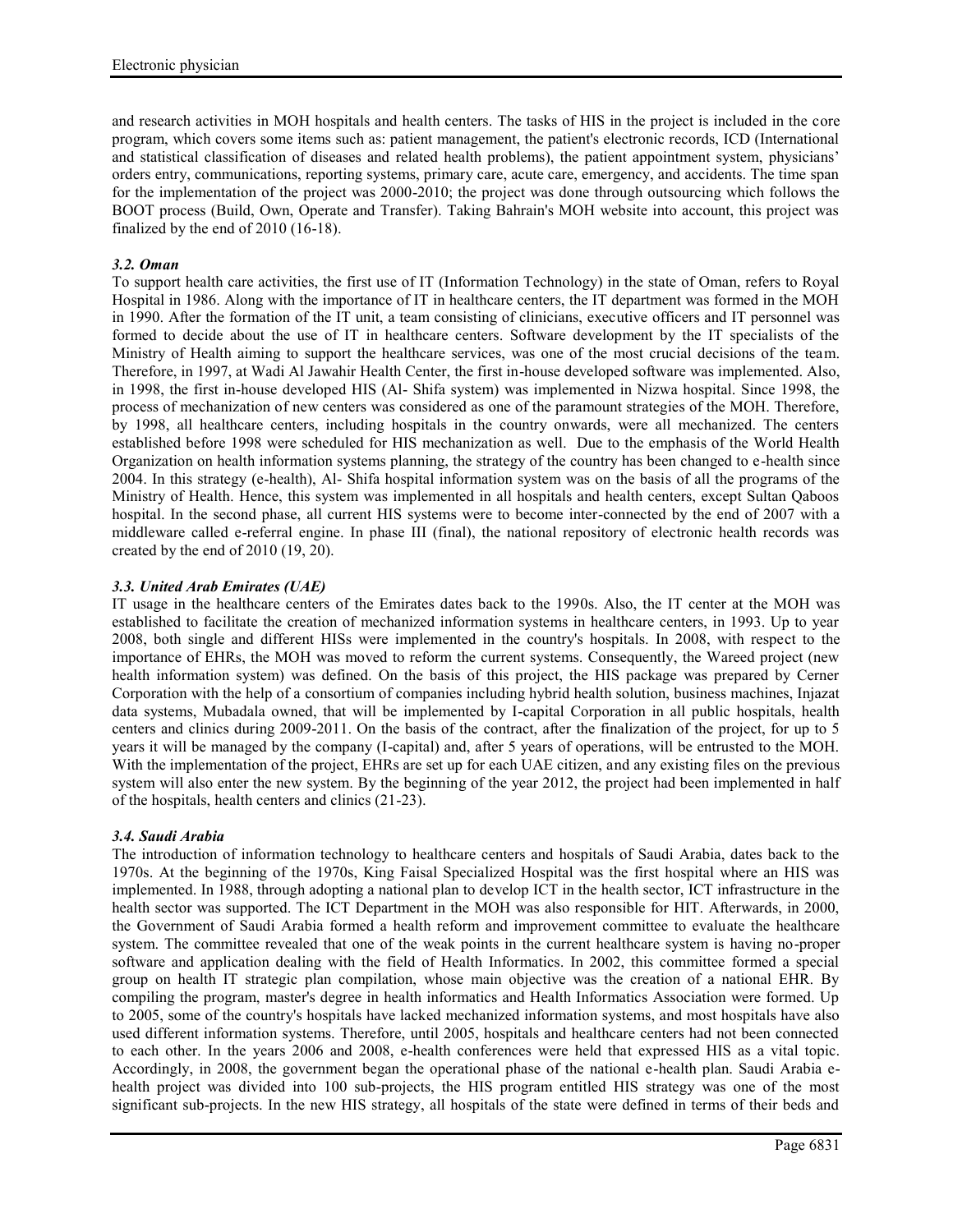HISs. Some rated full and comprehensive enterprise HIS, some with partial mechanization and some without computerized information systems. According to HIS criteria provided by the MOH, three HIS vendors were accepted at the national level. Also, it was supposed that during a ten- year e-health project, these three HISs will have been set up in the country by the end of the sixth year, to be able to communicate with each other, other health centers and also the data center of the Ministry of Health (24-27). Siemens, HIMSS, and I-clinic are some of the active companies in the field of HIS in this country. In cooperating with a local partner (Computer and Electronics Equipment Company), HIMSS (Health Information Management and Systems Society) Company has launched its HIS software in 30 hospitals over 24 months, since 2008. In 2010, making connection between these systems was taken into consideration as one of the important activities of this company. Now, in most hospitals (more than 200 hospitals and clinics), HIS is implemented having made some parts interconnected (28-31).

## *3.5. Iran*

IT usage in the healthcare centers of Iran dates back to the early 1980s (IT uses in medical laboratories). The first HIS implementation was in Hashemi Nejad hospital in Tehran in the 1990s (3, 14). Moreover, during the 1990s, some HIS vendors were established in Iran. In this decade, no considerable actions were observed to be taken by the MOH about HIS at national level, except for several items including setting the Ministry of Health Informatics Council as responsible for HIT in the country, as well as introducing some features and criteria for HISs selection. In the 2000s, with the approval of an ICT development plan by the Board of Ministers, the Secretariat of TACFAB in the MOH was formed, to be responsible for HIT and HIS. Since the formation of the Secretariat, its officials carried out some activities. Finally, after approximately five years and despite offering two national projects and doing some work on the last national plan, plans failed for various reasons. Therefore, in 2007, the Center of TACFAB broke and the Centre of IT and statistics management was formed under the direct supervision of the Health Minister. The Centre of IT and Statistics Management studied the past activities, then, in its first major action, started the evaluation of the existing HISs, and introduced SEPAS project in order to create EHR. The first stage of HIS evaluation was done in 2010. This year's evaluations indicated that there were 22 HIS vendors in Iran, 16 of which are certified to comply with the SEPAS project. In this project, SEPAS will act as a middleware component so that it can connect existing HISs to each other. Schedule for the realization of the SEPAS project and the creation of EHR for every citizen lasted until the end of 2018. Now, from 856 active hospitals of the MOH, more than 80 percent of hospitals as well as other hospitals in all major cities of the country have HIS. Existing HISs covers functions such as administrative, financial, admissions, discharge, transfers, Para clinical data and very limited clinical functions (14, 32-35). A summary of the situation of hospital information systems of the studied countries is shown in Table 1.

| Criteria            | Countries               |                   |                  |                     |                     |
|---------------------|-------------------------|-------------------|------------------|---------------------|---------------------|
|                     | Bahrain                 | Oman              | U.A.E.           | Saudi Arabia        | Iran                |
| First HIS usage     | Since 1980s             | Since 1986*       | Since 1990s      | Since 1970s         | Since 1990s         |
| How to Use          | A single HIS until 2000 | In-house          | Different HIS    | Different HIS until | Different HIS until |
| <b>HIS</b>          |                         | developed HIS     | until 2008       | 2005                | 2008                |
| The Evolution       | From 2000 with          | From 2004 with    | From 2008 with   | From 2008 with      | From 2008 with      |
| and Integrity of    | definition of MHIS      | definition of     | definition of    | definition of       | definition of       |
| <b>HISs</b>         | project                 | e-health project  | Wareed project   | e-health project    | SEPAS project       |
| <b>EHR</b> creation | End of 2010 with MHIS   | End of 2010 with  | End of 2011 with | From 2014 with e-   | End of 2018 with    |
|                     | project                 | national          | Wareed project   | health project      | SEPAS project       |
|                     |                         | repository of EHR |                  |                     |                     |

**Table 1.** The situation of HISs of the countries of the Persian Gulf region

UAE: United Arab Emirates; \*Royal Hospital

# **4. Discussion**

HISs are raised as one of the most important health information systems in each country (2). Therefore, since the 1960s, hospitals in developed countries including the USA have used HISs in order to improve the daily operations and quality of health care services (6). The survey of HISs usage in the studied countries indicated that these countries used the technology with a delay to an average of about two decades. The first was in King Faisal Specialized Hospital in Saudi Arabia in the 1970s and the latest date referred to Hashemi Nejad Hospital which is located in Tehran, the capital of Iran, in the 1990s (24,14). Of course, such a finding is predictable since the promotion of technology producers in other countries is usually with a delay, especially in the first decades of the twentieth century, when information and communication technology were not advanced compared with today. A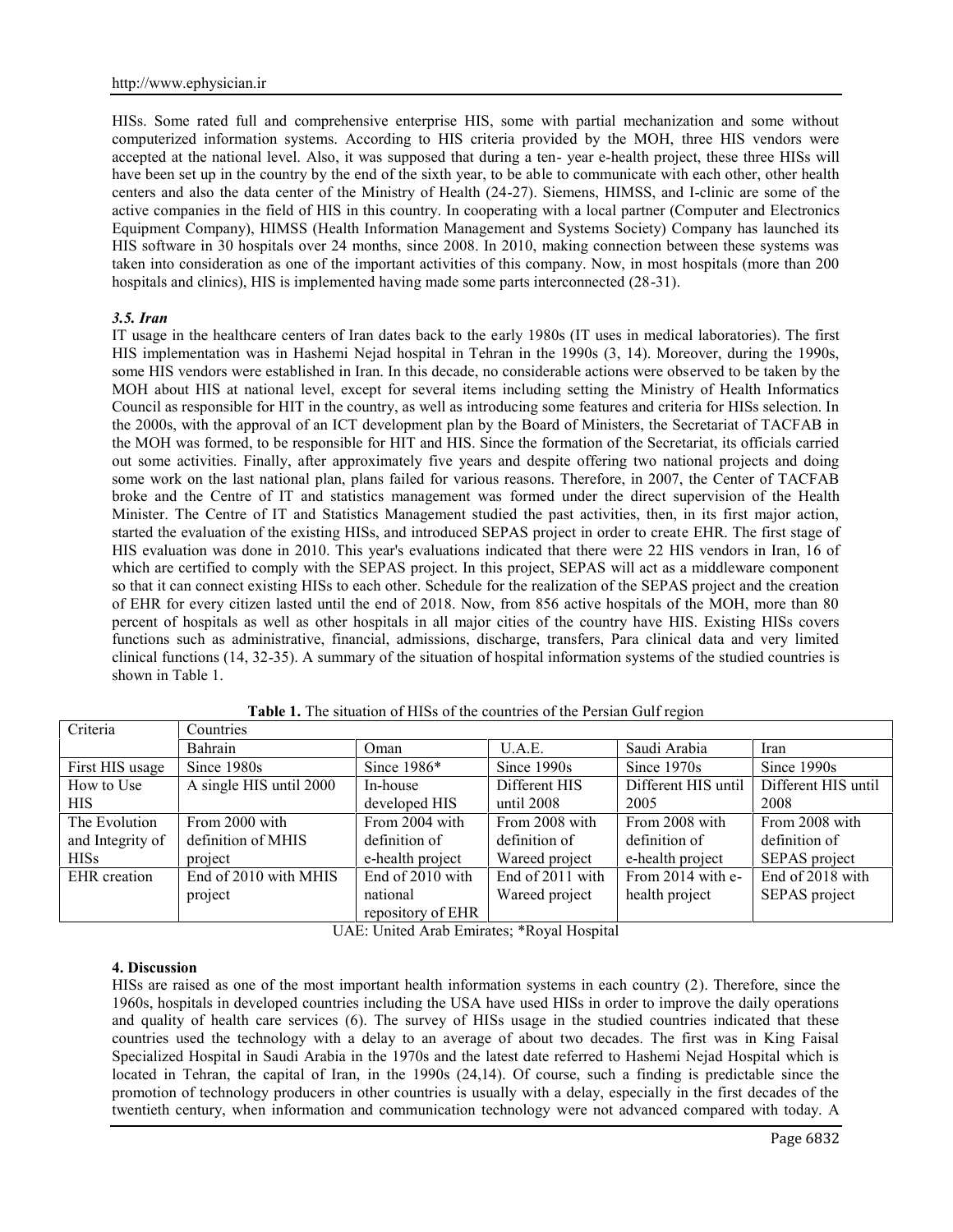study conducted by Nabali (1991) demonstrated that in Arab countries of the Persian Gulf region, hospitals under the supervision of the Ministry of Health have used less computerized information systems in comparison with other hospitals in public and private sectors. She also suggests that one of its vital causes can be the lack of a clear relationship between the various parts of the economy in order to support and facilitate the use of new technologies, despite being national policies in these countries in order to expedite and facilitate the process of hospital mechanization (36). Concerning the use of HISs, the reviewed countries have employed different approaches. Bahrain, Saudi Arabia and the UAE are among the countries that have used external products, and in some cases, internal companies have also shared the production and implementation of HISs. By the year 2008, Saudi Arabia and the UAE had no plans to limit HISs, but in 2008, Saudi Arabia limited HIS to three and the UAE to one product. Since 1992, Bahrain has followed the approach of one product. Also, Oman placed on the agenda, the strategy of the creation of an HIS systems by the Ministry of Health in 1990. In Iran, in this respect, there has been much discussion, particularly between the years 2001-2006, but internal HISs are used for various reasons such as the important software market in the country. In addition, there are a total of 22 HISs vendors in Iran that are not supposed to be limited. Studies in China also indicated that more than 90 percent of hospitals in this country use HIS packages produced in the country, and there are very few hospitals that use external HISs. In China, there are about 500 software vendors in health information systems from which 300 firms work on HISs. Additionally, in 2007, on the basis of a review carried out by the Ministry of Health, 2,176 hospitals out of 3,765 have used ready HISs (HIS package) in comparison with the production of HIS by hospital or shared HISs (7). However, with respect to the use of HISs, the reviewed countries have employed different approaches. Perhaps we cannot say which approach suits best, but it must be noted that in adopting any approach, some factors must be met such as legal, financial, technical support, security, and technology transfer. Therefore, the use of internal HISs with regard to national and international standards and laws can be one of the appropriate approaches. In this respect, Haux, and Moghaddasi et al. pointed to topics such as HIS's strategy at the level of the enterprise, national and international levels, reviews of new methods in HIS architecture, education of health informatics and Biomedical informatics, and continued research on HISs (3, 37). The analysis of the findings indicates that the countries from the first use of HISs have not focused on issues of integrity and exchange of information between HISs. Despite the years 1990-2000, one of the most important topics discussed was HISs integrity and communication, also, the WHO stressed the nationwide compatibility among health information systems (38), therefore, it seems that the mentioned countries have continued the same way as the leading countries. Thus, Bahrain in 2002, Oman in 2004, UAE and Saudi Arabia in 2008, and Iran in 2010 started serious actions for the integrity of HISs. The countries have employed different techniques for communication and integration of HISs to create a repository of national EHR. These methods varied from using a middleware to defining a comprehensive project on health information systems or e-health. However, the integrity of HISs is inevitable in any country. The National Academy of Medicine, in its reports, has also pointed out the importance of computerized patient records and the integrity of information in the health care industry to provide better services. Studies have also shown that proper set up of electronic patient records could be saving hospital costs annually from 12.7 to 36 billion dollars (39). However, according to the analysis of the results of this study, for better use of health information technology in the health sector, especially HISs, it is necessary to consider issues such as using the experience of leading countries and not repeating their mistakes, considering the guidelines of international organizations, considering national and international needs, and finally developing a comprehensive plan for country health information systems with an emphasis on HISs, by taking into account national and international standards.

# **5. Conclusions**

Despite several years of delay in the implementation and use of HISs in the hospitals of the reviewed countries in the Persian Gulf, the officials of the countries have realized the importance of information systems, in particular HISs, to support health care management. These countries in use of computerized information systems in healthcare centers, have adopted various approaches. Some of them have had specific plans and policies for HISs and some countries that have faced failures in some cases, have been planning for years. However, in order to prevent the wasting of resources such as human and financial ones, using successful experiences of other countries along with formulating a comprehensive plan for all aspects of HISs, considering national and international standards, is highly recommended.

# **Acknowledgments:**

Thanks to Mrs. Somayeh Abedian, an expert in the Office of Statistics and Information Technology at the Ministry of Health, for her cooperation in providing the necessary information on the research.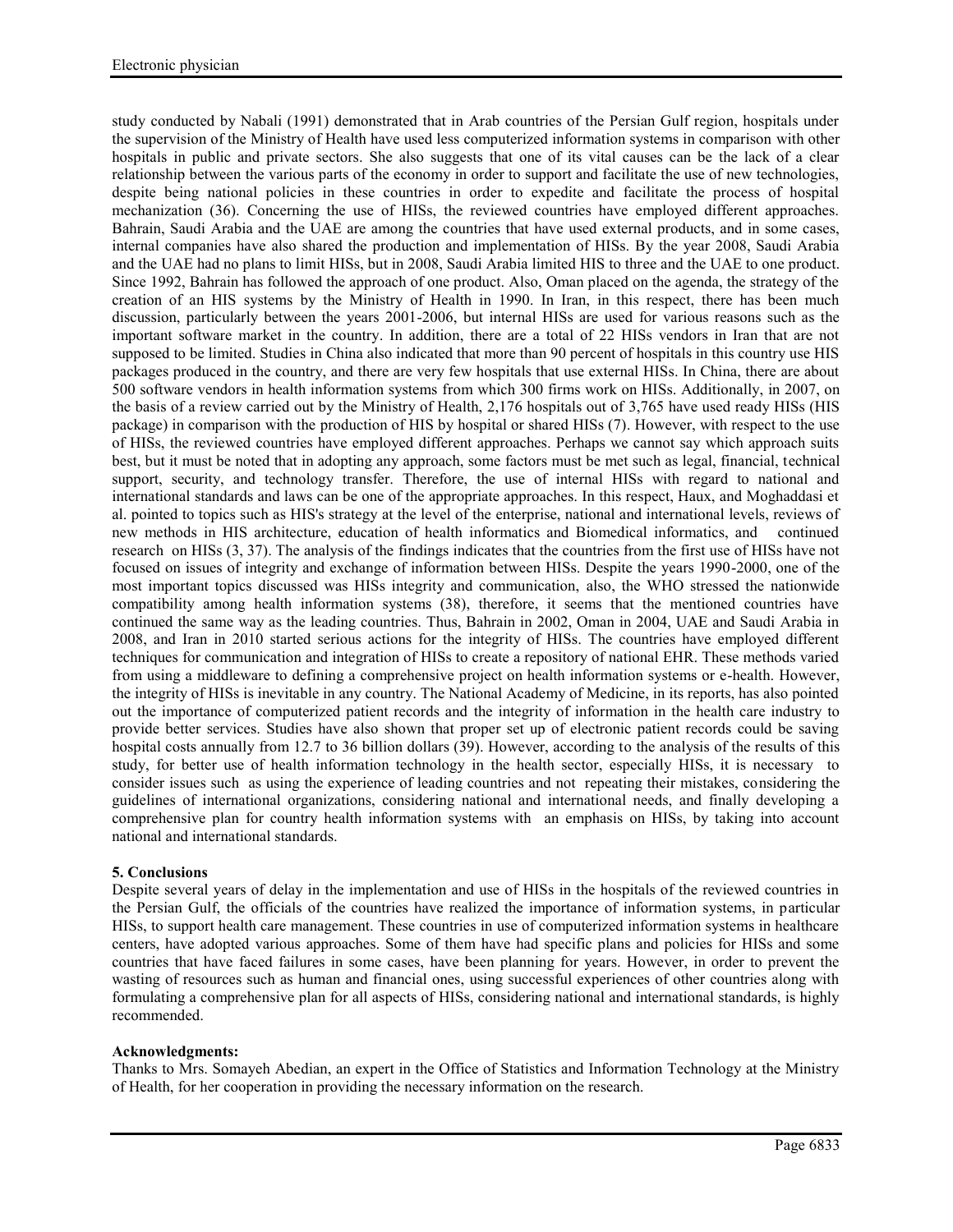## **Conflict of Interest:**

There is no conflict of interest to be declared.

### **Authors' contributions:**

All authors contributed to this project and article equally. All authors read and approved the final manuscript.

## **References:**

- 1) Johns ML. Information management for health professions. 2 ed. New York: Delmar Pub; 2002.
- 2) Peng F, Street B, Kurnia S. Understanding Hospital Information Systems Adoption in China.2010, Available from: Http://www.Pacis-Net.Org/File/2010/S05-02.Pdf.
- 3) Moghaddasi H, Asadi F, Hossaini A, Mohammadpour A. Hospital information system in Iran: findinges from a systematic review. Hakim Research Journal. 2013; 16(3): 228-35.
- 4) Staggers N, Thompson CB, Snyder-Halpern R. History and Trends in Clinical Information Systems in the United States. Journal Of Nursing Scholarship. 2001; 33(1): 75-81. doi: 10.1111/j.1547- 5069.2001.00075.x.
- 5) Van de Velde R, Degoulet P. Clinical information systems: a component-based approach. New York: Springer; 2003. doi: 10.1007/b97438.
- 6) Borzekowski R. Measuring the cost impact of hospital information systems: 1987–1994. Journal of health economics. 2009; 28(5): 938-49. doi: 10.1016/j.jhealeco.2009.06.004.
- 7) China Hospital Information Management Association. The White Paper on China's Hospital Information Systems. 2008. 2008. Available from: http://www.chima.org.cn/pe/DataCenter/UploadFiles\_8400/200812/20081219115545203.pdf
- 8) Fraser HSF, Biondich P, Moodley D, Choi S, Mamlin BW, Szolovits P. Implementing electronic medical record systems in developing countries. Informatics in primary care. 2005; 13(2): 83-96. doi: 10.14236/jhi.v13i2.585.
- 9) Mokhtaripoor M, Siadat S. Information Technology in the hospitals of Isfahan: suggesting a model. Health Information Management. 2008; 5(1): 251-9.
- 10) Eckman B. Information Integration for Healthcare Interoperability. 2010. Availble from: http://db.cis.upenn.edu/iiworkshop/postworkshop/positionPapers/Eckman.pdf.
- 11) Adler-Milstein J, Jha AK. Sharing Clinical Data Electronically A Critical Challenge for Fixing the Health Care System. JAMA. 2012; 307(16): 1695-6. doi: 10.1001/jama.2012.525.
- 12) Mustafa Hassan Q Ra, Leon D. E-health Readiness among Four Middle East Countries: Implications of SWOT Analysis. 2010. Available from: http://www.sahi.org.sa/2008/Saudiehealth\_manuscript\_with\_authors%20%20-%20Final.pdf
- 13) Igira FT, Titlestad OH, Lungo JH, Makungu A, Khamis MM, Sheikh Y, et al. Designing and implementing hospital management information systems in developing countries: case studies from Tanzania-Zanzibar. Health Informatics in Africa (HELINA). 2007.
- 14) Iran Ministry of Health. The history of Electronic Health Record in Iran. Tehran: ministry of health. 2009. Available from: http://it.behdasht.gov.ir/uploads/101\_812\_8.pdf.
- 15) Jalalian M. Writing an eye-catching and evocative abstract for a research article: A practical approach. Electronic Physician. 2012; 4(3): 520-4. doi: 10.14661/2012.520-524.
- 16) Bahrain Ministry of Health. Bahrain Health Strategy: Framework for Action. Manama: Ministry of health 2002. Available from: http://www.moh.gov.bh/pdf/bahrainhealthstrategy.pdf.
- 17) Bahrain Ministry of Health. Outsourcing Services for a Global Health Information System: Health IT. BDO Jawad Habib Consulting WLL Manama. 2007. Available from: http://www.moh.gov.bh/PDF/HealthIT/RFP%20Presentation%20to%20Potential%20Bidders.pdf
- 18) Bahrain Ministry of Health. Health information and communication technology strategy. Manama: ministry of health. 2003. Available from: http://www.moh.gov.bh/PDF/Publications/Policies/Health%20Info%20Com%20Tech.pdf
- 19) Elhadi M, Day KH, Al-Hamadani A, Al-Toqi A, Al-Hashmi A, Al-Shamli N. Review of Health Information Systems in Oman. SQU Journal For Science. 2007; 12(2): 101-20. doi: 10.24200/squjs.vol12iss2pp101-120.
- 20) WHO. Health Systems Profile- Oman- Regional Health Systems Observatory- EMRO. Cairo: WHO eastern meditrranean office. 2006. Available from: http://gis.emro.who.int/HealthSystemObservatory/PDF/Oman/Full%20Profile.pdf